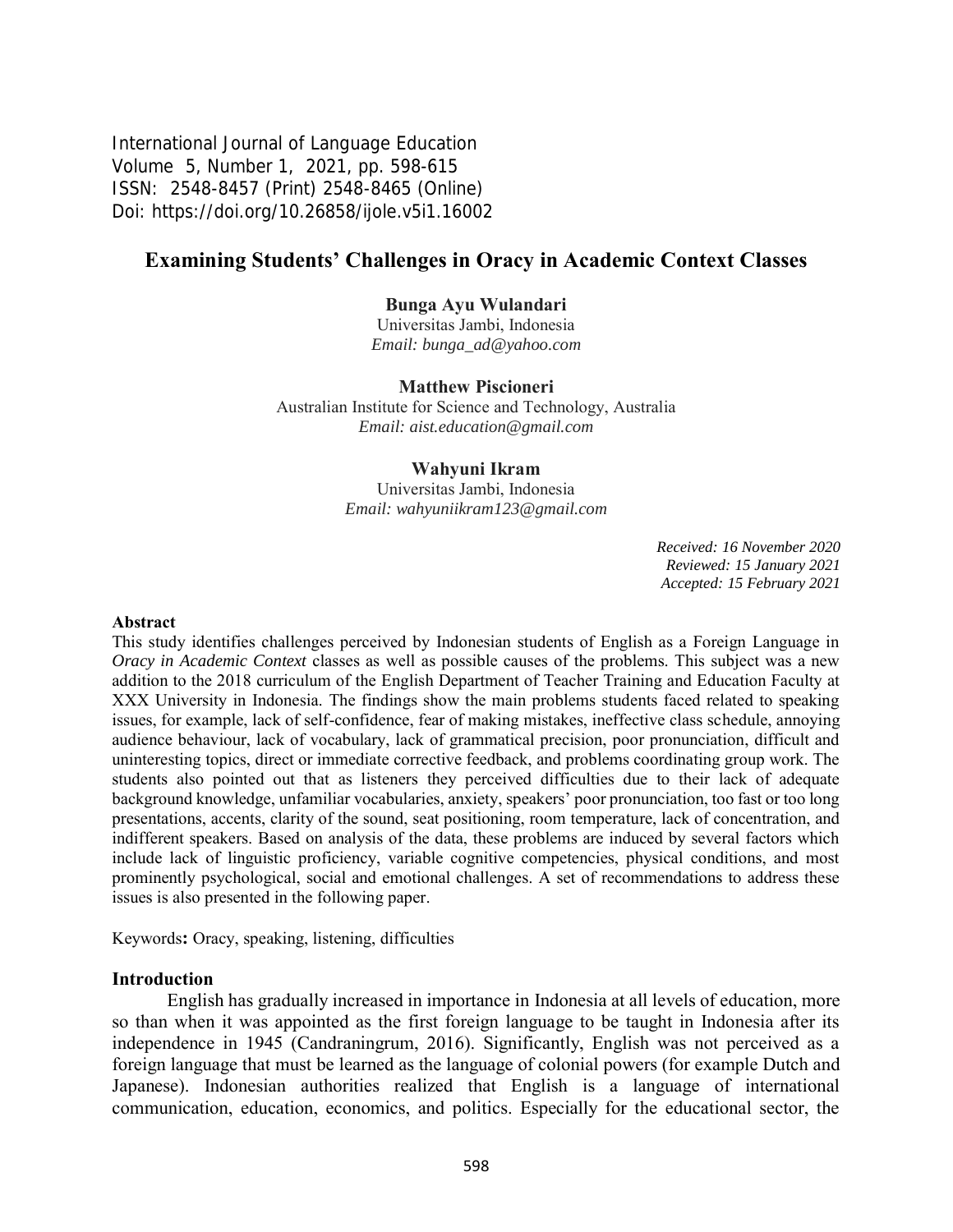demand to participate in educational events or to pursue higher education abroad has led to many English departments in Indonesian universities incorporating subjects that prepare students for a wide range of important applications (Candraningrum, 2016). Since 2018, a new subject, *Oracy in Academic Context,* has been included in the curriculum of the English Department of Teacher Training and Education Faculty of XXX University in East Sumatra, Indonesia. The main objective of this subject is to prepare the students to gain the ability to utilize their speaking and listening skills in English academic contexts as well as their future workplaces.

The department has offered the students *Writing*, *Reading*, *Listening*, and *Speaking* units since it was established in 1993. Conventional beliefs, in general, have suggested that students who come into the workplace primarily need the ability to write and read (Palmer, 2014). But, actually, over time these attitudes have changed. Palmer (2014) emphasizes the demand for the students to be proficient communicators, creators, critical thinkers, and collaborators. According to Palmer  $(2014)$ , in the  $21<sup>st</sup>$  Century, university graduates who come into the workplace, in particular, need listening and speaking skills more. And, these skills cannot be learned separately from each other. Therefore, it all makes sense for an English department in a country such as Indonesia to provide its students with the assistance to acquire those skills. The new subject *Oracy in Academic Context* has been one of the strategies designed by lecturers in the English Department of Teacher Training and Education Faculty of XXX University to help students gain these important skills.

Listening and speaking are considered fundamental to successful communication. By mastering those two skills, people receive and convey information or ideas as well as establish and maintain social relations (Anderson & Lynch, 1988). When people are engaged in conversation, they are committed to listen as well as to speak to interact with each other. Hence, these two skills are integrated or used as multi-layered activities. As Harmer (2015) argues, these connected skills are not supposed to be taught and learned in isolation. Thus, the merger of speaking and listening skills has been considered an important step to address these issues and in *Oracy* classes, speaking and listening skills are not learned and practiced separately.

## **Background**

Wilkinson (1965) coined the term 'oracy'. He defined oracy as the capacity to use speaking and listening skills. He argued that oracy should be considered as equally important to literacy as writing and reading. Writing more recently, Alexander (2013) explained that oracy is a method implemented by schools to support children's development to use speech in conveying their ideas and dealings with others. The following table displays the four main categories of oracy skills based on research carried out at the University of Cambridge (Mercer, 2018):

| Table 1. Four main categories of oracy skills |                                                                                                                                                             |  |  |  |
|-----------------------------------------------|-------------------------------------------------------------------------------------------------------------------------------------------------------------|--|--|--|
| Physical                                      |                                                                                                                                                             |  |  |  |
| 1. Voice<br>2. Body Language                  | 1. Fluency and pace of speech, tonal variation, clarity of<br>pronunciation, voice projection<br>2. Gesture and posture, facial expression, and eye contact |  |  |  |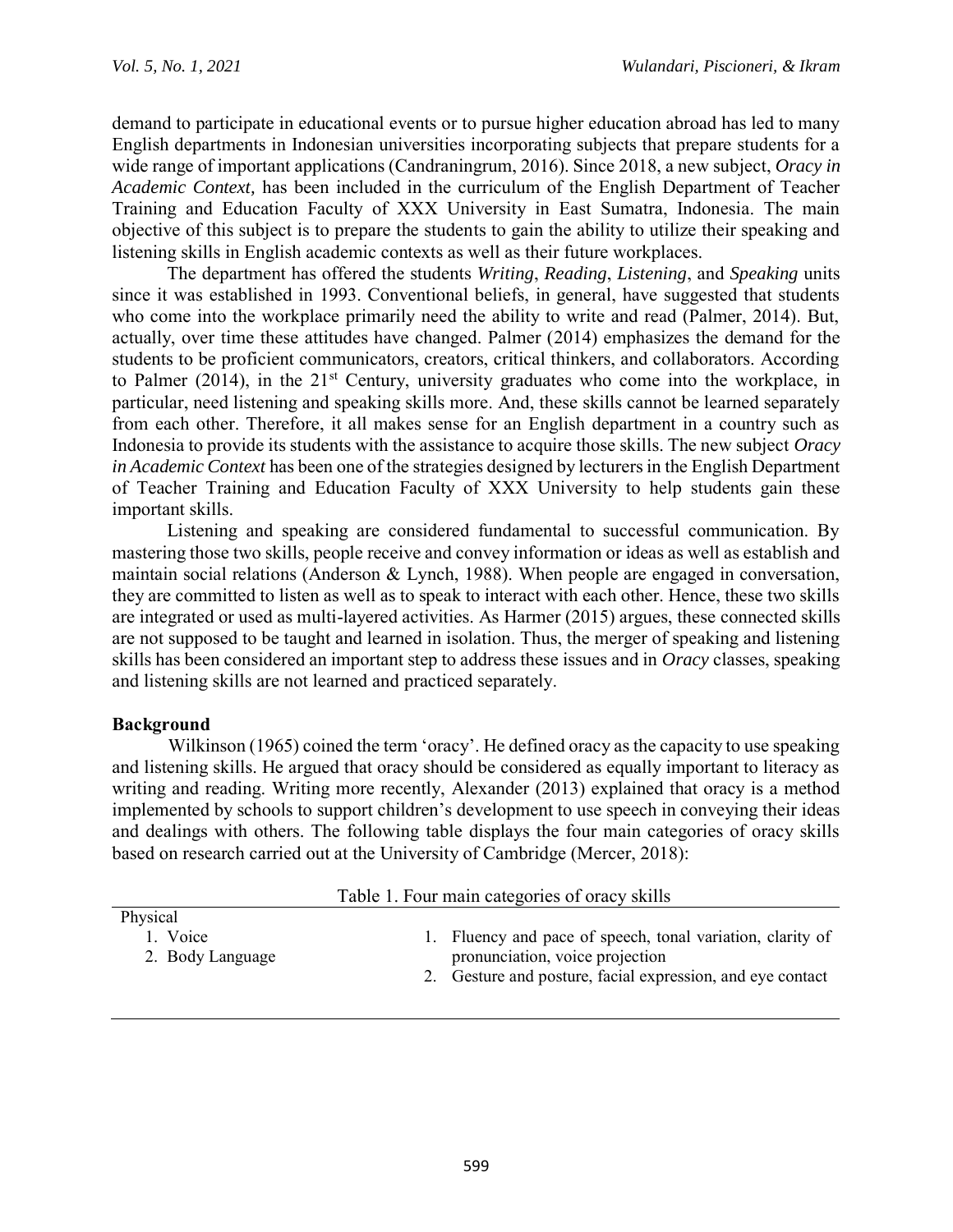| Linguistic |                               |    |                                                                                        |  |
|------------|-------------------------------|----|----------------------------------------------------------------------------------------|--|
|            | 3. Vocabulary                 |    | 3. Appropriate vocabulary choice                                                       |  |
|            | 4. Language variation         | 4. | Register, grammar                                                                      |  |
|            | 5. Structure                  | 5. | Structure and organisation of talk                                                     |  |
|            | 6. Rhetorical techniques      | 6. | Rhetorical techniques, such as metaphor, humour,<br>irony, and mimicry                 |  |
| Cognitive  |                               |    |                                                                                        |  |
|            | 7. Content                    |    | 7. Choice of content to convey meaning and intention,                                  |  |
|            | 8. Clarifying and summarising |    | building on the views of others.                                                       |  |
|            | 9. Self-regulation            | 8. | Seeking information and clarification<br>through                                       |  |
|            | 10. Reasoning                 |    | questions, summarising                                                                 |  |
|            | 11. Audience awareness        |    | 9. Maintaining focus on task, time management                                          |  |
|            |                               |    | 10. Giving reasons to support views, critically examining<br>ideas and views expressed |  |
|            |                               |    | 11. Taking account of level of understanding of the                                    |  |
|            |                               |    | audience                                                                               |  |
|            | Social and emotional          |    |                                                                                        |  |
|            | 12. Working with others       |    | 12. Guiding or managing the interactions, turn taking                                  |  |
|            | 13. Listening and responding  |    | 13. Listening actively and responding appropriately                                    |  |
|            | 14. Confidence in speaking    |    | 14. Self-assurance, liveliness and flair                                               |  |

In the *Oracy* classes conducted, the students are required to convey their understanding, opinions, ideas, and experiences, and also to listen to the spoken language of others. They are also required to provide responses, approvals, or disagreements. In 2018 *Oracy* classes, students had to present on different topics each week. The topics included reviewing books, evaluating movies, examining food, observing lifestyle, discussing characters, playing a role in improvised or scripted drama activities. As a new subject in the department, there has not been an evaluation of how students perceived challenges in *Oracy* classes. We aimed to explore the difficulties or problems experienced by the students to better understand the struggles they were facing while learning. We also aimed to seek the possible causes of the problems. Similar to a form of customer research and the provision of testimonials on a new educational product, this research collected data from students to refine the *Oracy in Academic Context* classes for the future.

#### **Methodology**

The data was collected through conducting semi-structured interviews with 12 (six females and six males) students of the English study program who took the *Oracy* subject in 2018 when the subject was first implemented. The participants were chosen by using opportunistic sampling, that is those representing the high achievers, middle achievers, low achievers, and gender balance. The open-ended questions prompted the interviewees to describe their difficulties in the *Oracy* classes and the possible causes of these difficulties. The interviews took place at XXX University. The researchers interviewed the participants one by one for approximately 20 to 30 minutes. The interview was conducted in *Bahasa Indonesia* (Indonesian language) so that the participants could express their thoughts unreservedly due to limited English expression or vocabulary. For confidentiality and ethical reasons, we do not disclose the students' identities.

In analysing the data collected, the researchers utilized several steps recommended by Braun and Clarke (2006). Firstly, the researchers organized the raw data from the interviews to be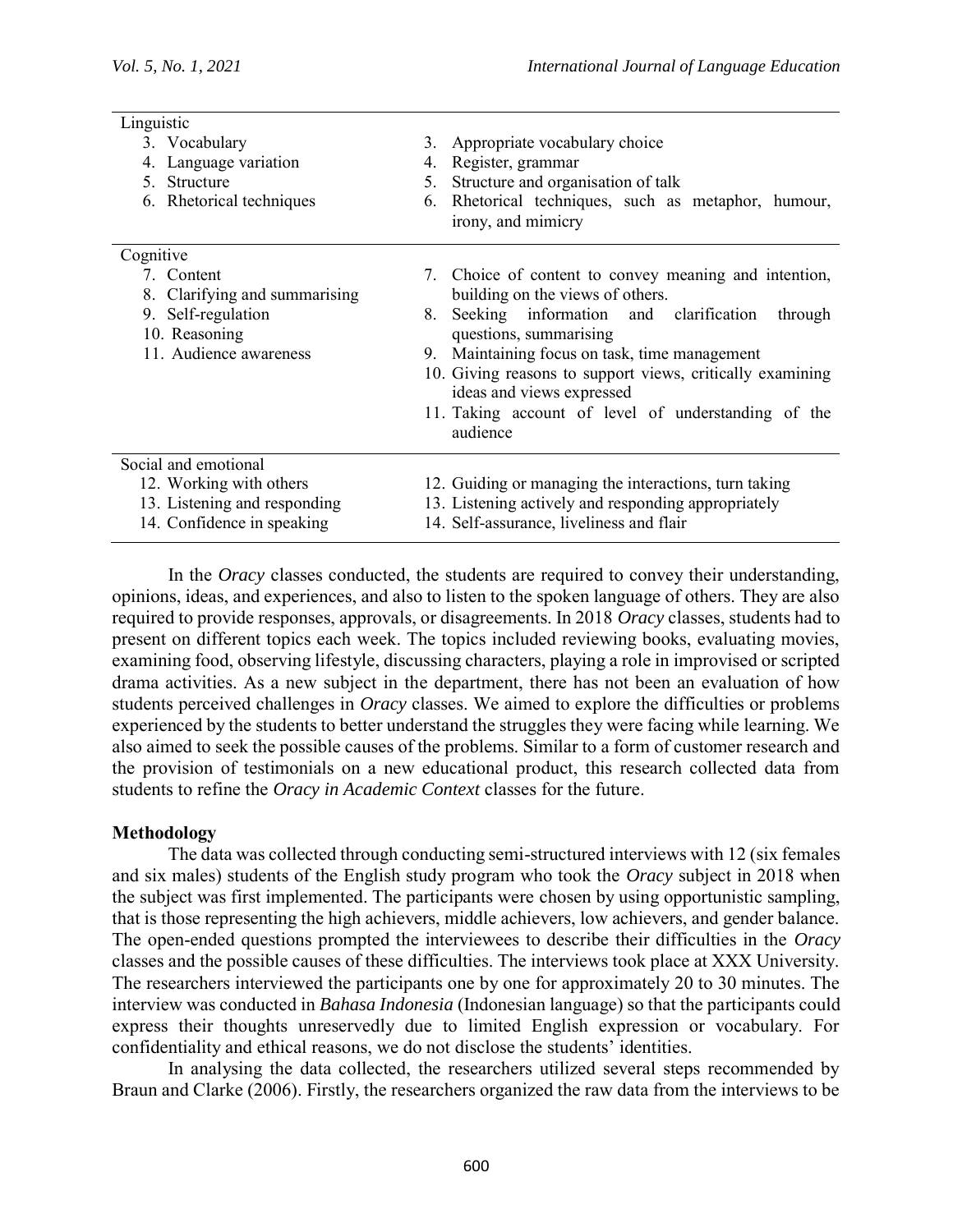transcribed and translated into English. This data sorting process was undertaken by listening to the audio-recording of the interview for three times to get familiar with the data before transcribing and translating them into English. Secondly, the researchers explored the general sense of the data. Then, the data was segmented and labelled to form descriptions and broad themes, a process which is usually termed as coding. Next, the researchers reviewed the themes that emerged from the data. Subsequently, the researchers categorized the themes before analysing the themes developed. This approach to data presentation and analysis is best thought of as a type of thematic analysis because it involves the processes of coding, identifying themes, and interpreting the themes by seeking similarities or even comparison between the current studies with other research (Mills, Durepos, and Wiebe, 2010).

#### **Findings and discussions**

From the interviews with the participants, two prominent clusters of themes were discovered that related to problems the participants perceived in *Oracy in Academic Context* classes as speakers and as listeners. Discussion of these two main themes is presented below:

Challenges perceived by the students as they function as speakers and the causes of the problems *Lack of self-confidence*

Growing self-confidence for second language learners is often challenging and it was evident in this present study. In *Oracy* classes, students are asked to make a presentation in front of their classmates. According to several students in this study, this task was burdensome and they felt they did not have sufficient self-confidence to do this successfully. Second language selfconfidence, as expounded by MacIntyre, Clément, Dörnyei, & Noels (1998), correlates to "the overall belief in being able to communicate in the L2 in an adaptive and efficient manner" (p. 551). As the students in this study said, they felt they did not present their speech satisfactorily because they did not believe in their ability to speak effectively in English. This is relevant to what Cao (2011) suggested that if the learners have confidence, they will more assuredly participate in classroom activities. However, as Sadeghi, Mohammadi and Sedaghatgoftar (2013) argued, most of the less confident learners underrate their competence. In a similar vein, Alshowat (2016) stated that students who experienced self-confidence are usually too concerned with their appearance and worried about failing the course.

The participants in this study stated that the lecturer had given the topics just before their presentation so that they only had been given limited time to prepare their speeches. This issue has also been raised by Öztürk and Gürbüz (2014), who argued that students will feel more contented to speak if they have adequate time to prepare their speaking. Furthermore, the students asserted that they only had acquired very few prior experiences to speak in public which increased their feelings of insecurity. This is similar to what Brooks and Wilson (2014) identified in their study that the source of students' unwillingness to speak is their lack of public speaking practice.

Some students in this study also admitted that they felt they had not been as good as their peers who had spoken very fluent English. Park and Lee's (2006) study presents a similar finding: self-confidence encompasses the act of estimating someone's quality. In the EFL learning class, this self-confidence decreases if the learner considers himself or herself as incompetent. However, if the learner has high self-confidence, he or she will accordingly perform well in oral tasks (Park & Lee, 2006). Some of the participants also said that they had been anxious that their friends would make fun of them. Koch and Terrel (1991) and Price (1991) discussed this issue in their research paper where their participants had a concern about being laughed at if they made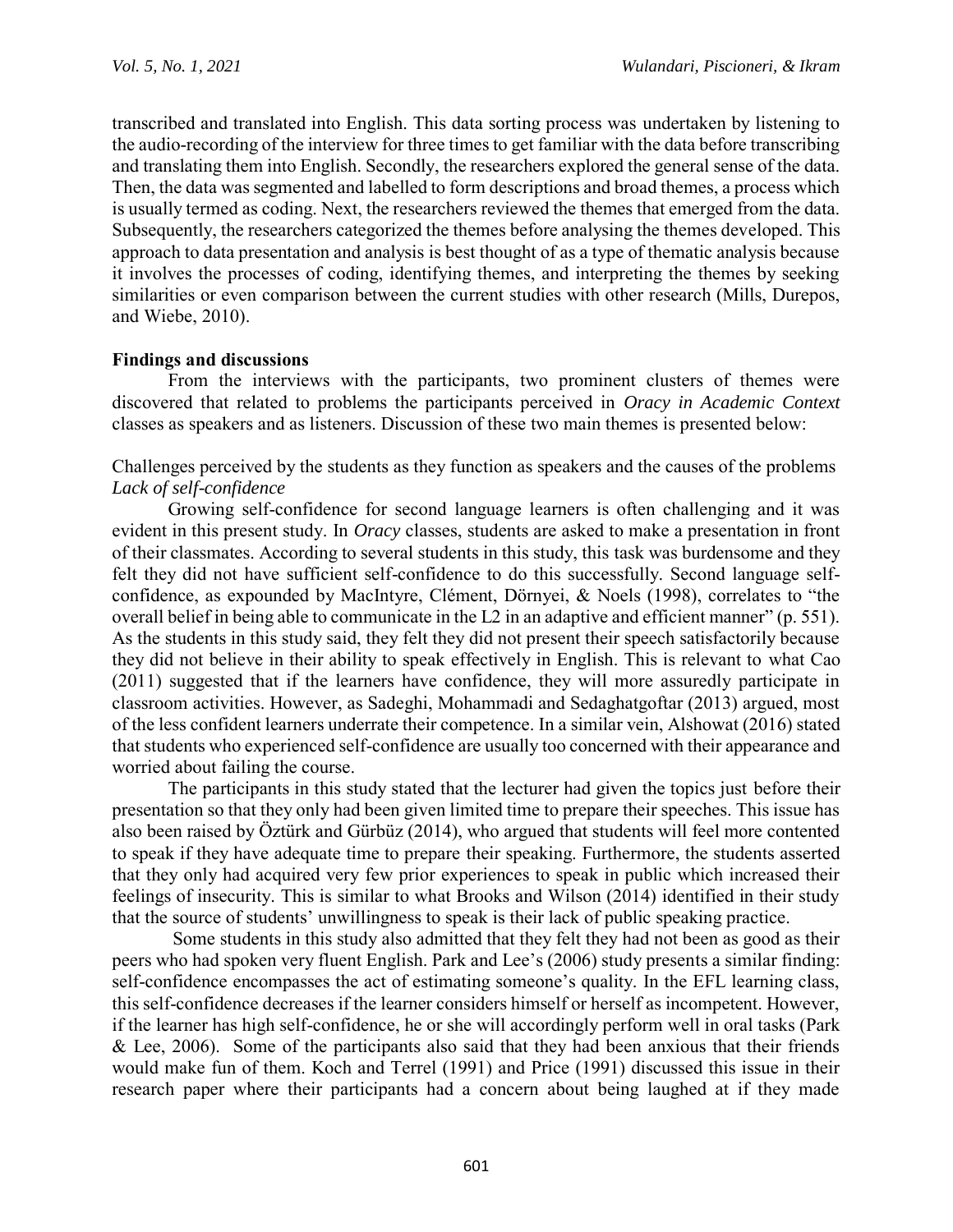pronunciation mistakes, for example. This current research - as well as the previous studies -shows how peer evaluation plays a crucial role in students' self-confidence construction.

#### *Fear of making mistakes*

Another problem often faced by the students in *Oracy* classes is the fear of making mistakes. In the present study, it was evident that this feeling of fear or trepidation was prompted by several factors. First, the participants did not want other students to tease them. Secondly, they were anxious others thought they were incapable. Thirdly, they thought that one mistake led to other mistakes so that they kept thinking about the potential errors they would make. Lastly, they were worried that the listeners would misunderstand their presentations. These findings accord with Price's study in 1991, who explained that the participants in his research were anxious about making mistakes in their speaking performance and anticipated their friends laughing at them.

A study carried out by Tsiplakides and Keramida (2009) also revealed students' problems related to fear of negative evaluation from their peers and insufficient self-efficacy hindered the students from speaking successfully in the target language. In a study conducted by Sadighi and Dastpak (2017), fear of making mistakes was the most prominent cause of the participants' anxiety. The participants in their study also avoided speaking in the language learned. Therefore, the prevalent assumption amongst students that their friends will likely laugh at them once they make mistakes is evident in research on speaking in EFL. This is a theme that has been often addressed by researchers.

### *Ineffective class schedule*

As the *Oracy in academic context course* combines the two classes, in this case *Speaking for Academic Context* and *Listening for Academic Context*, the duration of the class is longer than other classes in general. In 2018, the first class was held from 9 to 12.40 while the second class started at 11.45 to 14.25. The students in the second class criticized the timing because they said the class should be paused for the lunch break and prayer time for approximately 30 minutes. Consequently, this situation had an impact on students' performances where they had to perform in a rush so that all students could accomplish their performance tasks. Interestingly, an article written by Bardi (2020) on Nursing Times called out to all lecturers to provide Muslim students time to pray *as the prayer times come* and it can be a break time as well for others. According to Bardi, it is important to acknowledge how important prayer (*shalat*) is for a Muslim, but also the loss they will experience if they leave the lecture.

Research into the issues of class timing has so far mainly examined the relationship between school start time and students' achievements (see for example Boergers, Gable, & Owen, 2014; Carrell, Maghakian, & West, 2011). While in this present study, the students complained about how the duration of the lesson was broken into two sections which caused the lecturers to push the students to perform within the time frame before the break. This situation has impacted their performances negatively as claimed by several students. This corresponds to Tuan and Mai's (2015) research that affirmed time pressure affects students' speaking performance. Mak (2011) therefore recommended teachers allocate sufficient time for students to prepare their speaking presentation.

Several studies that examined the impact of taking a break from work or study time indicated the positive effect of the break time (Bershwinger & Brusseau, 2013; Godwin et al, 2016). In summary, if the students had the opportunity to rest, their attention will be renewed and they feel recharged when they come back to the classroom.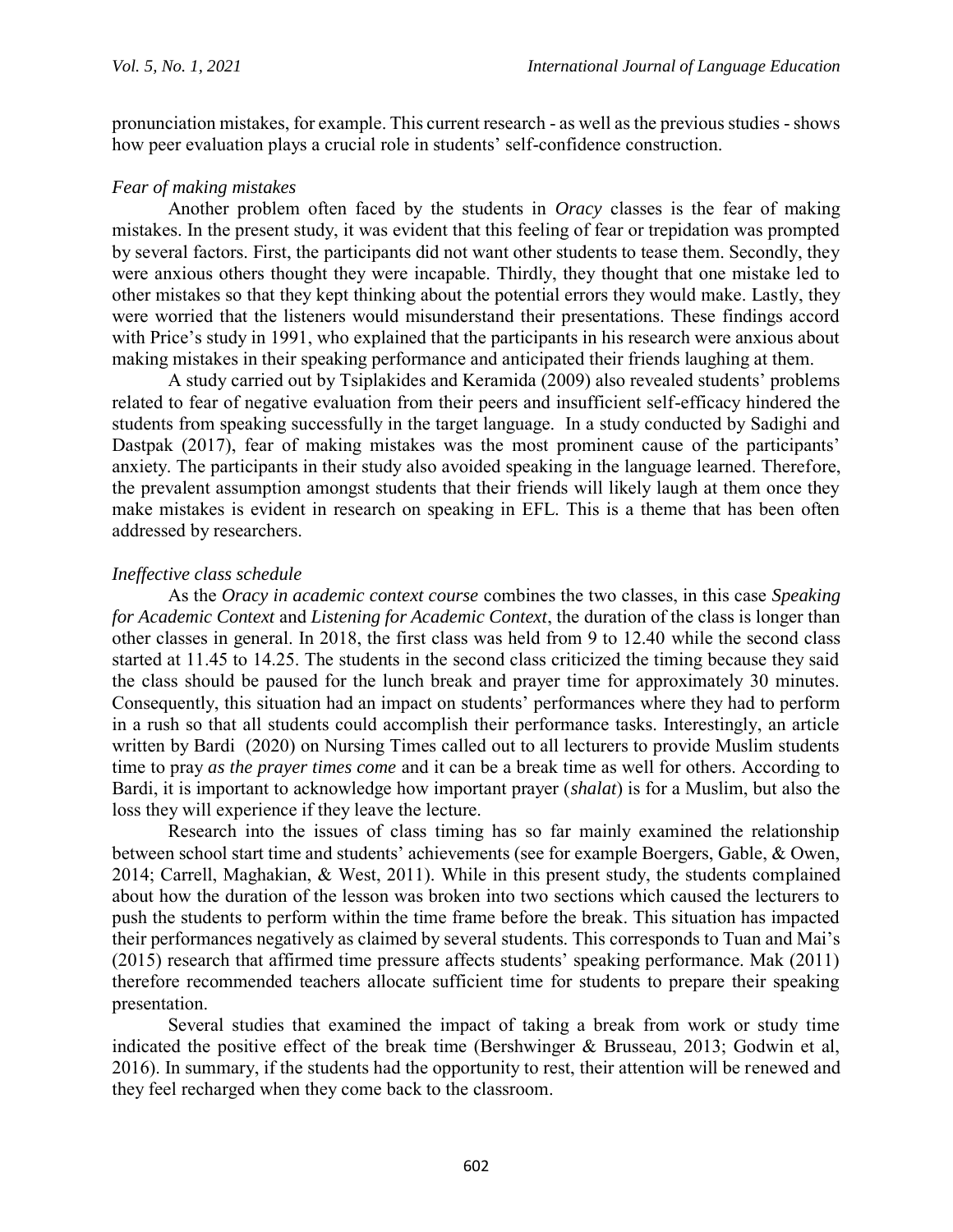### *Annoying audiences*

From interviews with the students, it was found that several students thought that audience members during their presentations could be troublesome for them as presenters. Some members of the audience completely ignored the speakers and preferred to chat with their classmates or were too busy preparing their own speeches to pay proper attention. Some members of the audience displayed intimidating expressions or verbally mocked the speakers' errors. Research by Sadeghi et al. (2013) in Iranian EFL speaking presentation contexts has also underlined that the audience's response has a strong impact on a speaker's performance.

Those aforementioned difficulties as told by the participants have rarely been mentioned by other researchers when discussing a speaker and his or her audiences in EFL learning contexts. Mostly, other research has revealed participants' anxiety about being laughed at by their audiences (Öztürk & Gürbüz, 2014: Price, 1991). The participants in this study pointed out the impact of their audience's lack respect when they were delivering their talks. This finding reveals that peer behaviour plays an important role in students' speaking learning processes in the context of EFL.

### *Lack of vocabulary*

The various topics presented in *Oracy* classes were acknowledged by the students as making them aware that they have to learn specific vocabulary to convey their messages or information correctly. Previous studies in EFL speaking suggested that actual communication is constructed from vocabulary learning instead of grammatical learning. Hamad (2013) and Khan et al. (2018) indicated how a limited vocabulary prevented students from performing well in their speaking performances.

Students in this study realized that they had only learned general vocabulary in their previous schooling. Others stated they wanted to involve various lexical choices in their performance yet they had very limited knowledge of them. This is similar to what Khan et al. (2018) suggested: EFL students should be encouraged to have knowledge of an applicable vocabulary. The findings of this present study which revealed the shortage of vocabulary knowledge as one of the key problems students experienced in *Oracy in Academic Context* classes clearly justifies the need to address this issue in the future.

## *Lack of grammatical mastery*

In the *Oracy* classes, the participants also mentioned that they had problems related to using grammar correctly. The errors in the use of grammar were varied, such as errors in applying present tenses and past tenses as well as inaccurate prepositions. Grammatical errors were also made in word form and subject-verb agreement. These problems gave rise to several difficulties, according to the participants, such as losing focus, feeling nervous, and wanting to end the speech immediately.

Alshowat's study in 2016 on Arabic students' foreign language anxiety also revealed that the participants in his study confessed that they suffered from anxiety due to the grammatical accuracy needed when speaking English. This challenge is especially acute because Arabic and English have different language rules so that students need extra work in the new language learned. This issue is also the case in the Indonesian language where it does not have the subject and verb agreement, for example, which causes overcautiousness amongst the students. This in turn becomes a problem perceived by many EFL students in Indonesia in using English.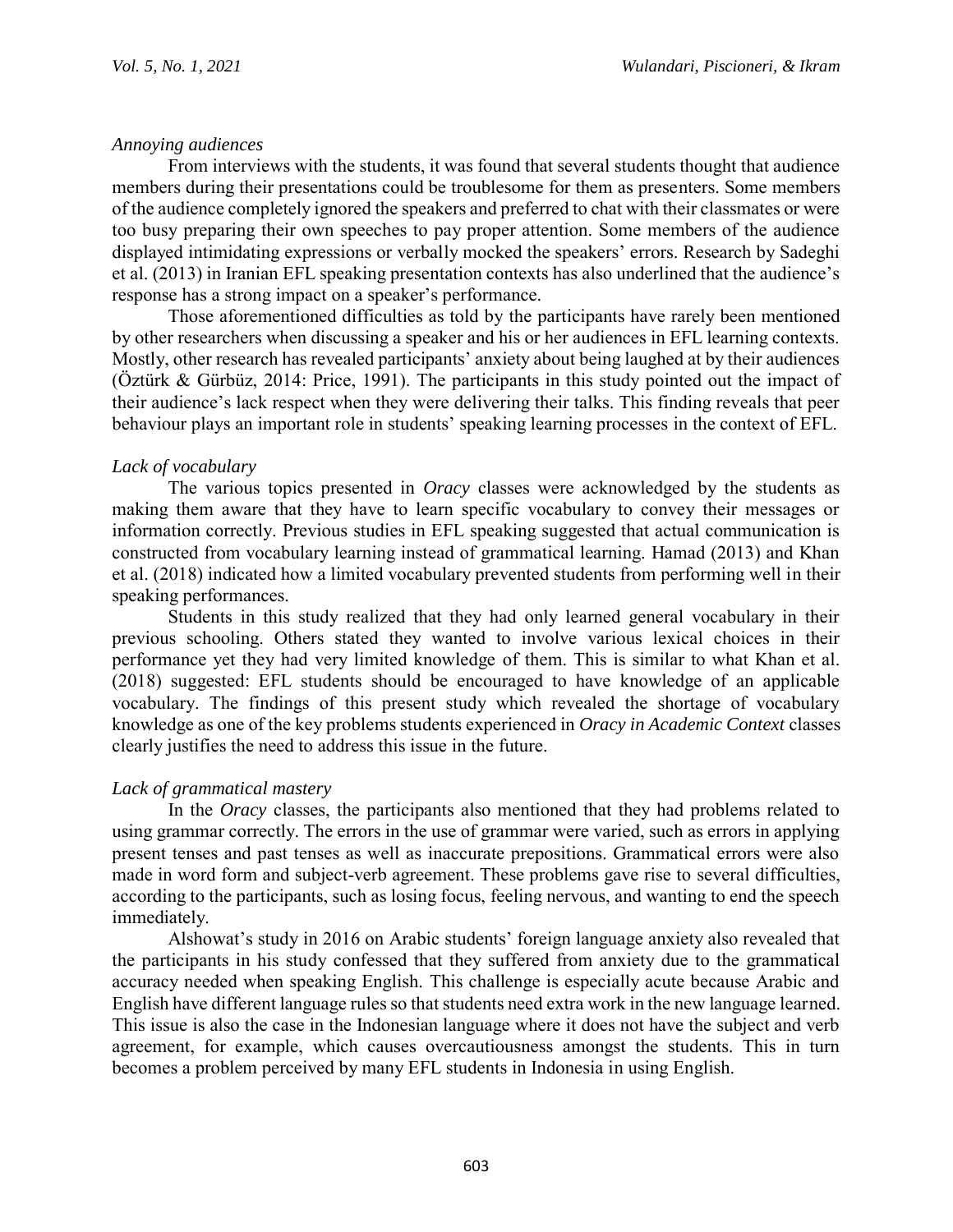### *Poor pronunciation*

One of the participants confessed she experienced difficulty saying /th/ or [θ] sound. This sound does not exist in the Indonesian language. Huang and Radant (2009) have anticipated that from an inter-linguistic view, EFL learners find it challenging to pronounce sounds that do not exist in their language. Another student found it difficult to emphasise the sound /t/ at the end of the 'tent'. The Indonesian language never has two consonants at the end of a word such as occurs in the English word 'tent'. Some students also mentioned difficulties to articulate English words that have more than two syllables such as "necessarily". Also, several students reported it was challenging to utter the words they had only recently encountered, especially technical academic words.

Brown (2004) listed the ability to pronounce correctly as one of the speaking skill components that need to be acquired by students. Munro and Derwing (1997) stated that even though pronunciation does not determine good speaking ability, listeners' comprehension of the words uttered depends on the speakers' pronunciation. However, Horwitz et al. (1986) expressed concern that learners will likely feel pressured if they believe that pronunciation is of the utmost important quality of a language while they are facing difficulties in pronouncing certain words. Significantly, Pospieszyńska-Wojtkowiak (2016) suggested that students who are educated to be English teachers should have good command in using and interpreting the principles and rules of phonology.

## *Broad and uninteresting topics of speech*

The participants in this study indicated that the broad and uninteresting topics of speech assigned by their lecturers became one of the problems they experienced. Some participants, for example, said that they did not find it easy to talk about politics. They thought it was boring, too complicated, and they did not know much about politics. This is similar to what Anandari (2015), pointed out. A lack of related knowledge relative to an assigned topic resulted in the students feeling anxious and being unwilling to speak up.

Other students admitted that they were not interested too with issues of plagiarism, global warming, or reviewing articles or books. They also said that entertainment issues should not be discussed in academic courses. Al-Nouh et al. (2015) suggested that the students should have the liberty to choose familiar topics that facilitate them to speak more competently. On the contrary, if the students are assigned to speak without familiarity of a particular speaking field, then it is likely the students will experience uncomfortable feelings and become overly worried which results in their failure to deliver their speech successfully (Kasbi & Elahi Shirvan, 2017).

## *Direct and immediate corrective feedback*

Although the participants valued the direct corrective feedback the lecturers gave to them, there were several students who asserted that it disrupted their concentration when delivering their speech. They immediately felt disheartened. Hanifa (2018) argued that students often lose their self-confidence when the teachers or their friends correct them while they are speaking. Mak (2011) pointed out that students in his study reported that teachers' or peers' correction of their mistakes when speaking contributed to their anxiety. We believe that similar findings from our study contribute importantly to greater recognition of this key issue.

According to Young (1990), teachers' insensitive approaches to correcting their students' errors could also provoke anxiety. He further explained that students do not favour being projected as incompetent speakers in front of their classmates. Similar to the participants in Koch and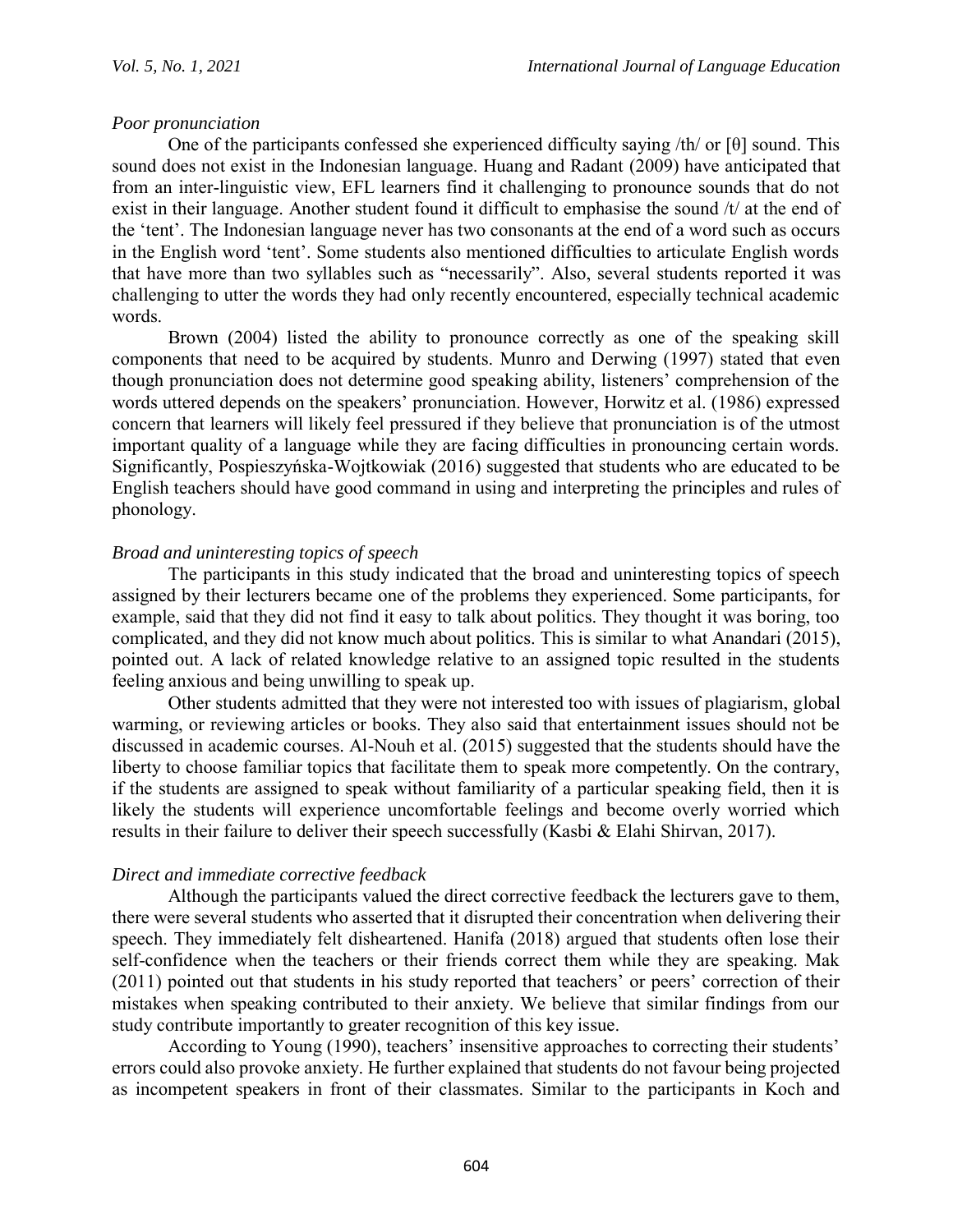Terrel's (1991) research, the students in this study also did not mind receiving corrective feedback. However, the participants emphasized the point that their mistakes were fixed by the teachers and peers.

### *Difficulty to coordinate in group work*

Difficulties associated with group work were emphasised proposed by a prominent student. She indicated that she did not particularly favour working in a group because she admitted she tended to be the dominant group member. She claimed that she allowed her friends to speak up, but most of the time her friends avoided it. She found it especially challenging with more than five members in a group. This is an interesting finding. Ellis (2012) claimed that interaction between learners is more effective for the learners in their attempts to acquire a second language than the interaction between learners and teachers. He explained that working in a group reduces students' tension because they are not necessitated to produce the language individually. Similarly, Richards (2005) explained that working in a group helps learners to process negotiation without pressure.

Several other researchers also point to the benefits of group work in EFL classrooms. Alfares (2017) stated that working in a group encourages students to become self-regulated learners because students can learn from each other. Group work also has been claimed by several researchers to provide students with more opportunities to rehearse with their friends in the group (Brown, 2001; Harmer, 1991). The learners who actively participated in group work also displayed significant improvement in the target language production (McDonough, 2004).

As mentioned previously, one of the students in this current study reported the issue that she did not feel working in a group to be effective. Several other studies have also discussed how similar problems can arise during group work (Cohen, 1994; Dörnyei & Murphey, 2003). Dörnyei and Murphey (2003), for example, stated that students' distinct characters and behaviours will be recognised in group working. There will be students who typically assert themselves as the leaders, and there will also be students who are satisfied with the follower roles. Therefore, assigning specific roles to the students working in a group is an effective way to improve learning for every student, as well as to reduce students' apprehension because they can anticipate what they are expected to do.

#### Challenges perceived by the students as they function as listeners and the causes of the problems *Lack of adequate background knowledge*

Several students claimed they had difficulties in understanding topics of discussions such as nuclear science, football, and politics. They argued they had limited knowledge about these topics and did not have much interest in them. Anderson and Lynch (1998) maintained that in listening, it is not only the speakers who have an important role but also the listeners because the latter have to actively use their previous knowledge to comprehend what they hear and the meaning intended. Goh (2000) also suggested that prior knowledge of themes influenced listening comprehension.

Ghoneim (2013) argued that even if the topic is appealing for the students in his study, they still perceived listening as challenging because they had to work hard to comprehend the meaning conveyed. Van Duzer (1997) stated that sufficient background knowledge possessed by the listeners enables them to achieve comprehension better and faster. Ghoneim (2013) highlighted that background knowledge helps the listeners to predict the meaning conveyed and interpret the message of the speech. Similarly, Yildiz and Albay (2015) said that learners need to have specific knowledge of the topic so that they can predict the spoken texts easily.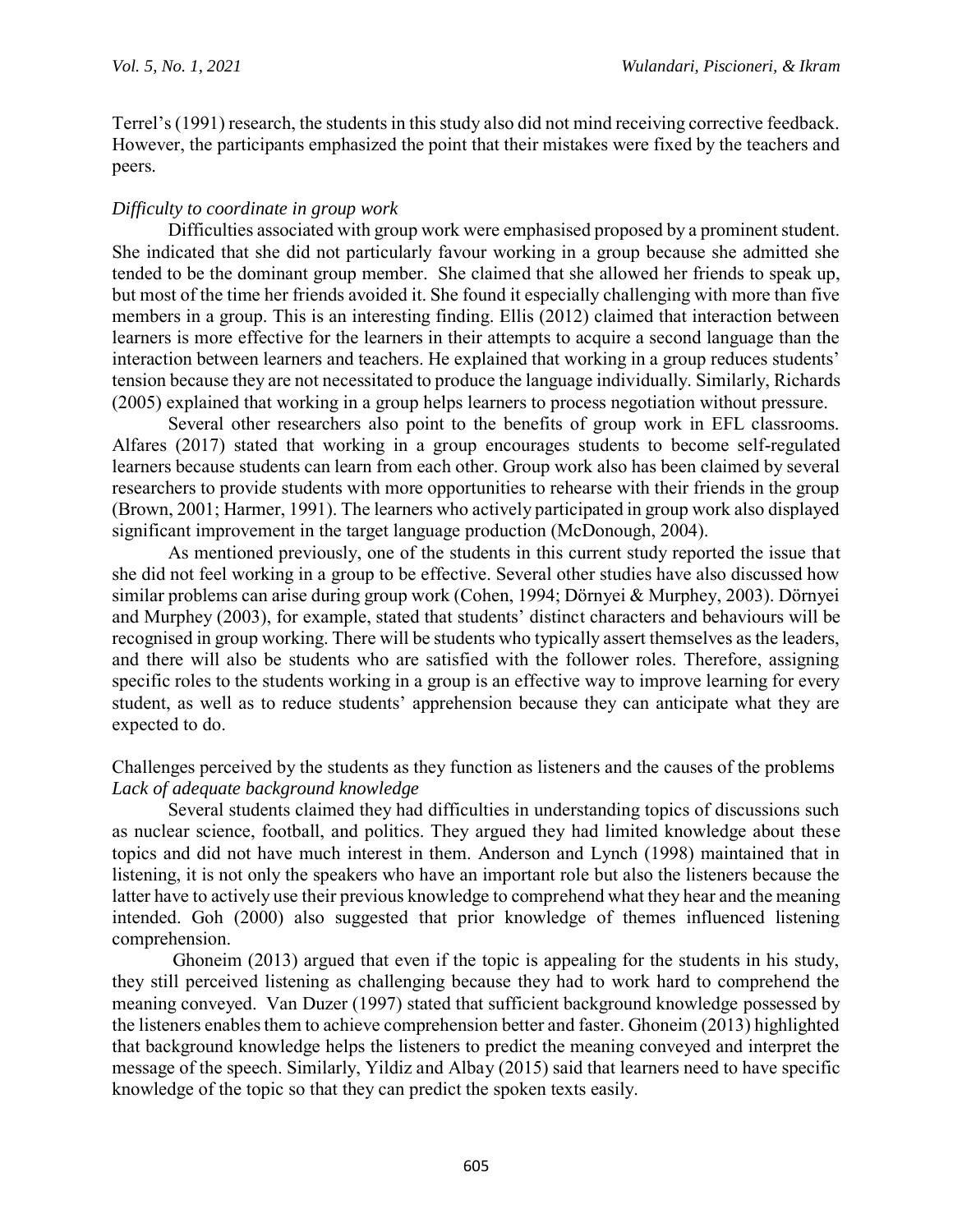## *Unfamiliar vocabulary*

Some vocabularies were acknowledged by the listening students in this study as having restricted their capacity to build a complete understanding of the speech heard. This is a common challenge in Indonesian EFL classrooms due to a vast variety of words in English. Speakers do not always use words that the listener recognises. Gilakjani and Ahmadi (2011), and Ghoneim (2013) shared similar concerns. They argued that participants in their study had a restricted vocabulary range, and when the speakers used unknown words in their speech, the listeners ceased to put efforts into comprehending the spoken text.

Hulstijn (2001) explained that when the second language users identify the words and their literal meanings, they subsequently can construct the semantic unit of the words. In a similar vein, Bingol, Celik, Yidliz and Mart (2014) also found that students find it easier to understand spoken texts containing words familiar to them. Vandergrift and Baker (2015) claimed that second language users' vocabulary knowledge has an important role in their listening comprehension. Familiarity with words in listening texts can also prompt students' interest and motivation to keep listening and to put effort into understanding the message delivered. Liu (2007) pointed out that unfamiliar vocabulary was one of her participants' problems in listening comprehension. This corroborates what Goh (2000) stated earlier that in the perception phase of listening, students often find challenges due to their unfamiliarity with the words they hear.

Nation (2006) contended a language learner needs to acquire around 6000 to 7000 vocabularies to be able to comprehend 98 percent of spoken texts. However, Brown (2001) notified that EFL students who usually encountered formal target language will likely find difficulties in comprehending "idioms, slang, and reduced forms" (p. 253). Ellis (2003) explained that native speakers rarely encounter difficulties to identify and understand a stream of words in a speech because they have been exposed to authentic spoken input since they were young. However, this is not the case for second language learners of English, for example. Therefore, it is understandable that second language users often face problems identifying unfamiliar vocabulary. Matthews (2018) stated that there is a positive connection between word knowledge and L2 listening. He suggested enhancing second language learners aural vocabulary knowledge will accordingly improve their listening competence.

#### *Anxiety*

Another problem related to listening as proposed by the participants in this study is the anxiety they experienced. Some students said that it was triggered by the task given by the lecturer who assigned them to make a review or summary of a talk from a YouTube video. The problems arose when the speakers on the video discussed unfamiliar topics for them or used advanced vocabularies that they had never heard before. Bloomfield et al., (2010) explained that the listeners will encounter difficulties in deciphering the meaning of what they hear if they feel apprehensive. Previously, Arnold (2000) had argued that listening activity in a second language initiated anxiety for the learners. In this particular study, this anxiety to function in a second language is even higher due to the burden of the unfamiliar tasks the students received.

## *Poor pronunciation*

Another problem that was usually faced by the students as they functioned as listeners in *Oracy* classes was related to the speakers' pronunciation. As the students in the *Oracy* classes had to hear their friends and also several native speakers of English with various accents, difficulties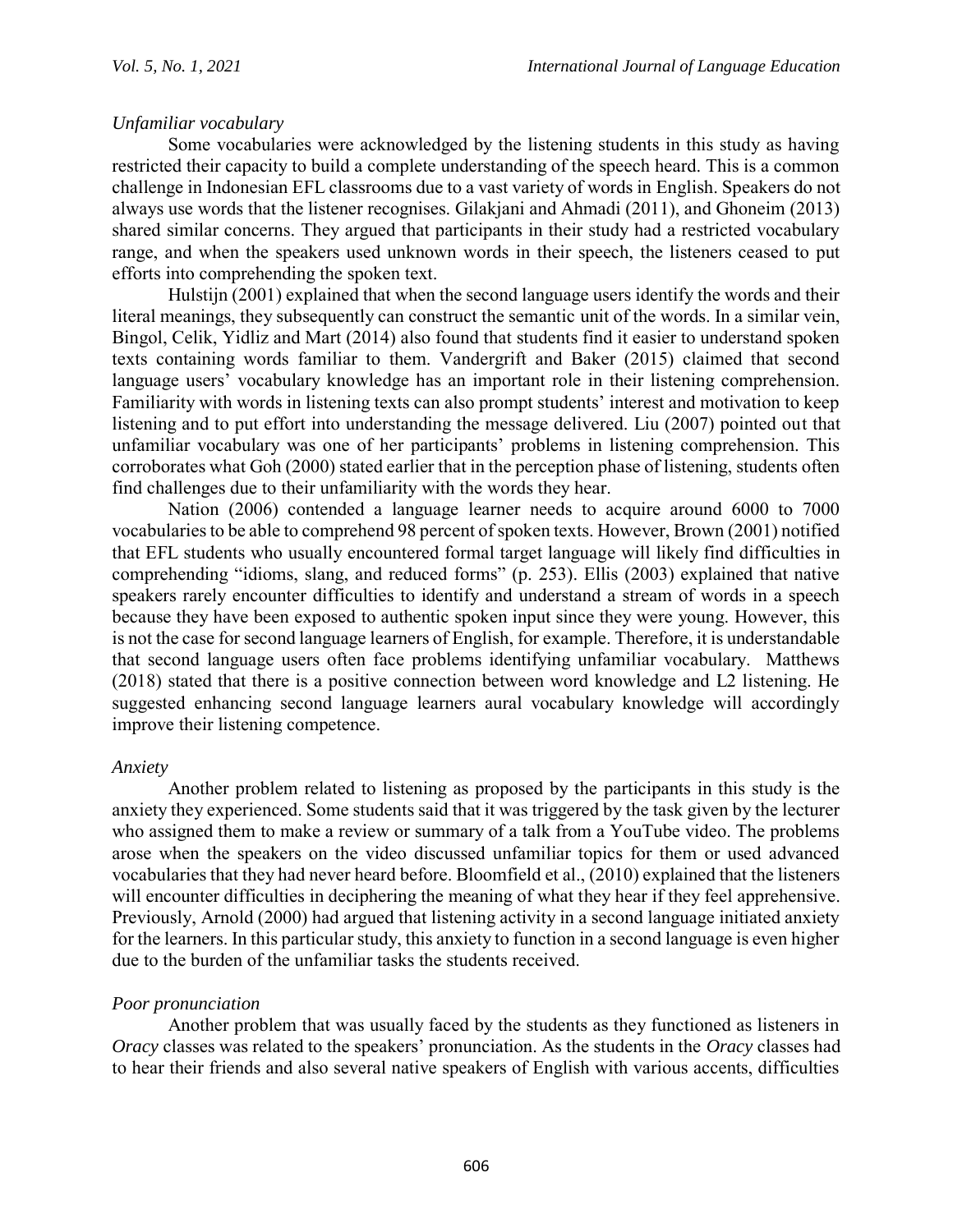in 'catching' the words uttered usually arose. Consequently, it was challenging for them to form their understanding as to what the speakers were discussing.

One of the problems of listening to a speech is connected to speakers' pronunciation that has disparities from what the listeners are used to hearing (Gilakjani & Sabouri, 2016). Yildiz and Albay (2015) suggested that the speaker's pronunciation and accent affect the listeners' listening comprehension. Bloomfield et al. (2010) argued that speakers' accents affect the listeners' listening comprehension. Listeners find it less difficult to understand speakers with familiar accents.

Field (2003) explained that this type of difficulty encountered by the listeners is due to perception problems. It means that the listeners are not able to differentiate the sounds and words in a stream of speech (Field, 2003). Goh (1999) argued that perception problems are often caused by the listeners' low language competence. However, Hasan's study (2000) justified that learners did find difficulties in the listening processes due to unclear pronunciation. In this particular study, the participants confirmed that the various unfamiliar various accents they heard had impacted on their listening comprehension, although this result quite possibly was also caused by the reasons proposed by researchers mentioned previously (see Gilakjani & Sabouri, 2016; Yildiz & Albay, 2015; Bloomfield et al., 2010).

#### *Fast rate of speech*

Most of the interviewees argued that their ability to interpret meaning depends on the speech rate of the speakers when they were talking. The participants in this study stated that they could not understand the whole points of a speech if the speaker spoke too fast. Kusumarasdyati (2000) said that if the speaker's rate of speech is too fast, his or her listeners might be confused. This is because what they hear perhaps resembles mumbling sounds. The normal rate of speech ranges between 150 to 160 words per minute, which means a rate higher than 160 words per minute will cause difficulties for the listener to process the information conveyed (Stucky, 2015). Piolat et al. (2008) identified that the speed of speech distribution is beyond the listeners' control and they cannot have the words uttered repeated for them.

Several studies (Graham, 2006; Yildiz & Albay, 2015) highlighted that the main problems the participants had in listening were related to a fast speech rate. Therefore, speakers with a fast rate of speech usually cause difficulties for their listeners to grasp their message (Bingol, Celik, Yildiz & Mart, 2014). Blau (1990) suggested that moderate speed delivery is one of the strategies to help second language learners to listen and understand the speech.

#### *Long speeches*

Listening to a long speech, according to the students in this current study was challenging because too much information was provided. Long speeches also made them feel bored and eventually their concentration lapsed. Yildiz and Albay (2015) who studied factors affecting Iraqis' foreign language listening comprehension argued that a lengthy listening period is not conducive for students' listening comprehension because they cannot maintain their focus. While, as explained by Atkins et al. (1995), shorter speech times help maintain the listeners' attention and assist them in understanding the spoken texts. In short, Bloomfield et al. (2011) insist that the length of a speech affects listeners' comprehension.

Bingol, Celik, Yidliz and Mart (2014), however, argued that students' English proficiency plays a more important role in listening comprehension. They concluded that English beginner learners cannot listen productively to listening tasks of more than three minutes. Especially, when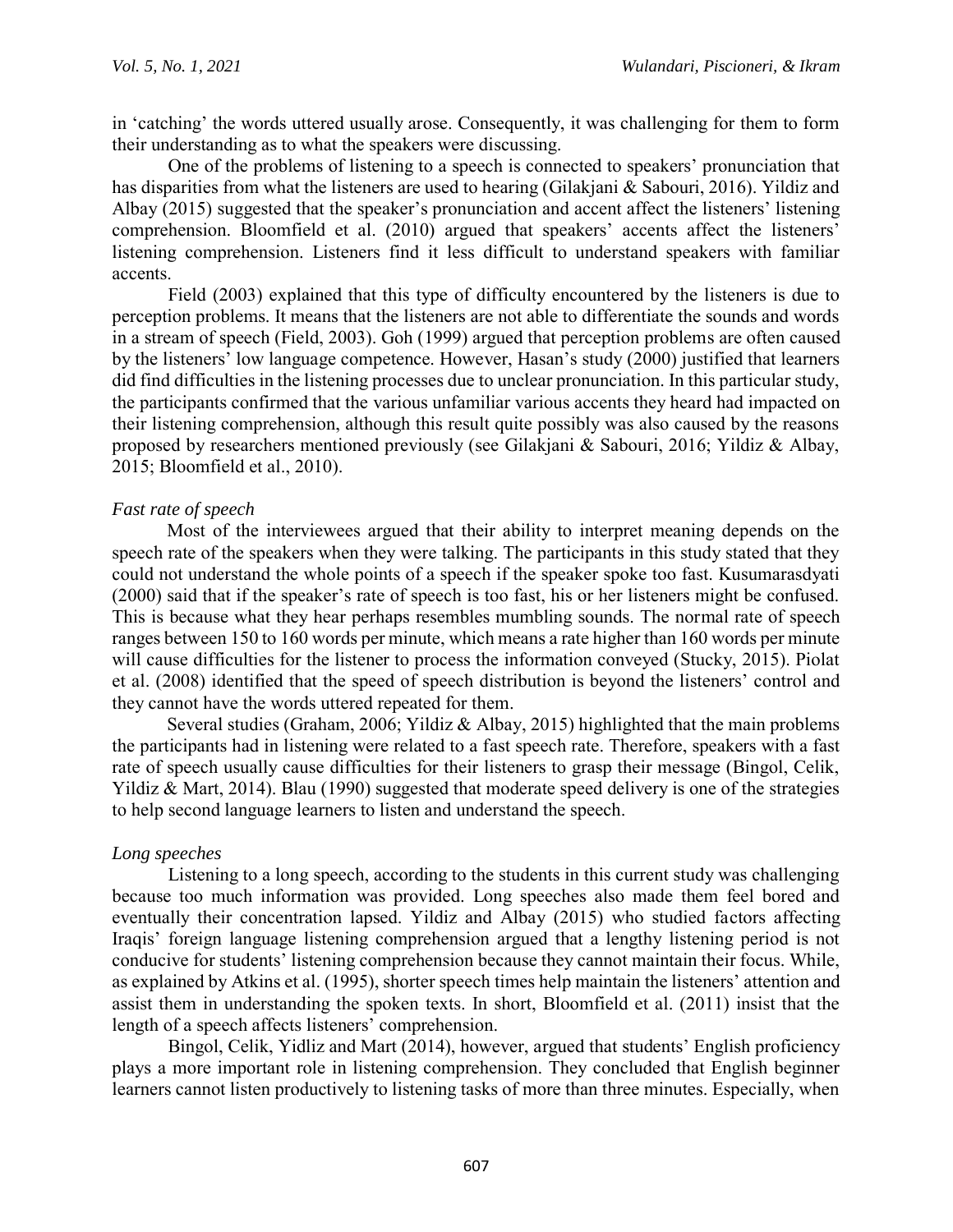the speech includes dense information which required a storing process where a high level of strategy and ability in listening is needed. The finding of this research corroborates what Bingol, Celik, Yidliz and Mart (2014) established.

#### *Accent*

Almost all participants in this study said that the British accent was difficult for them to understand either from native speakers or from some students in the class because the speakers' sounds were not very clear. Graham (2006) stated that learners often encountered challenges to comprehend the speech due to the speaker's accent. It became apparent that the students in the *Oracy* class were not used to hearing British accents. Interestingly, one of the participants mentioned she eventually got used to her classmate who had a very strong Javanese (one of the regions in Indonesia) accent. Yildiz and Albay (2015) in their study also found that the participants in their study confirmed that pronunciation and the accent of speakers are important factors for them to understand the speaker's meaning. Goh (1999) said that 66 % of learners in his study declared speakers' accents to be one of the important factors which affected their listening comprehension.

Hamouda (2013) argued that students are familiar with their teachers' accents and exposure to new accents might confuse them. Exposing students to a variety of accents might also risk the students' listening comprehension according to Munro and Derwing (1999). Buck (2001) highlighted that students who have only listened to American English will likely find it challenging when they are required to listen to Indian English, for example. Consequently, this situation will disrupt their ability to comprehend the spoken texts. Conversely, when the students are provided with familiar accents they will be more likely to get the messages from the speaker more quickly.

#### *Clarity of the sound*

From the data collected, students mentioned challenges to the clarity of their hearing due to the noises that came from the students who talked loudly when the speaker was talking. Unfortunately, the speakers' voices were so soft too and were flattened by the volume of others chatting. Moreover, there were also external factors from outside the classroom such as building construction, people passing by, and people shouting. These factors all contributed to the audience's difficulties to listen clearly to the speaker. Yildiz and Albay (2015) said that the listening setting should be unobtrusive. Therefore, they suggested that a quiet and encouraging listening setting should be provided.

Bloomfield et al. (2011) mentioned that noise and distortion are examples of auditory types that influence students' listening because these inhibit their comprehension. Hamouda (2013), Yagang (1994), and Hasan (2000) agreed that any noises have the potential to distract listeners' concentration. Thus, this study found similar concerns with other researchers in regards this issue.

#### *Seat positioning*

From the interviews, it was revealed that students who had high motivation usually sat in the front row. However, these groups of students sometimes had to sit at the back row if they came late and the front row had to be filled in. Those who sat towards the back of the room were disadvantaged because they could not hear the lecturers or the speakers properly. As a result, most of the back seaters lost focus easily and ended up chatting with their neighbours. Bingol, Celik and Mart (2014) explained that students who sit in the back rows or by the windows might experience difficulties in listening accurately. Therefore, they suggested that the teacher should take note and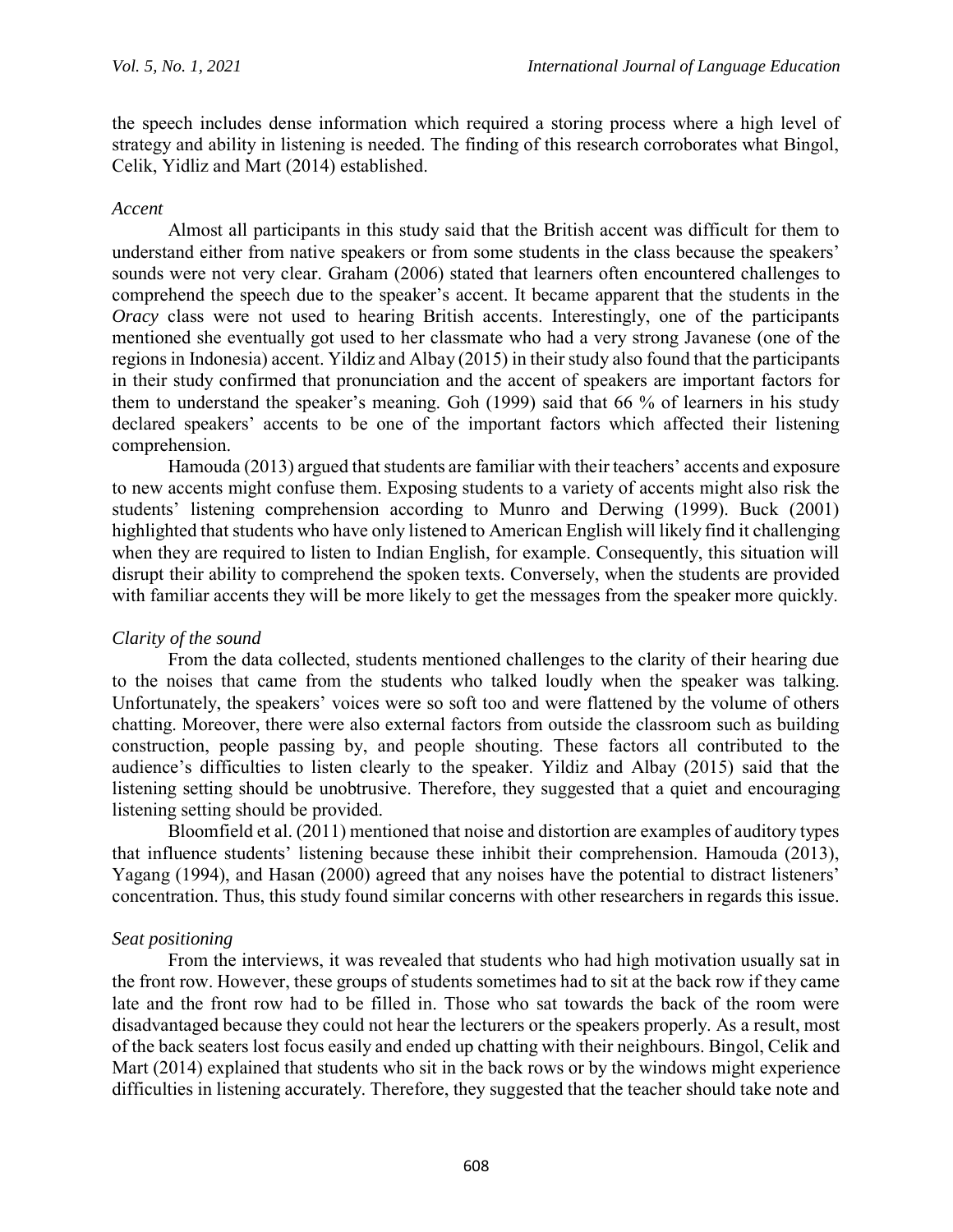act on this situation. The findings of this study discovered similar phenomena. Sometimes, the more motivated students did not intend to sit in the back rows but they had to because their peers had already occupied the front seats.

#### *Lack of concentration*

Numerous factors were indicated by the students as having affected their concentration when they listened to others' speeches. In addition to the factors that have been discussed previously such as hot temperature, temptation to chat with neighbours, interference from mobile phones, there were also sudden random thoughts about what the students' will have for lunch, what time to take a bath, what movie to watch, empty or full stomachs, or feeling suffocated as the classroom was small. These sorts of factors were all acknowledged by the students as issues that could easily distract their focus.

Ghoneim (2016) reminded that even a tiny distraction can obstruct students' attention and comprehension in listening. Goh (2000) also mentioned that an inability to focus or even too much focus on the speech could also lead to comprehension difficulties. Especially, as Gilakjani and Ahmadi (2011) stated, it can be more challenging to focus in a foreign language. Classroom temperature was majorly mentioned by the participants in this study as one of the problems they had during *Oracy* classes. The students very often had to study in a high-temperature classroom due to power cuts and malfunctioning air conditioning devices. This uncomfortable situation also led to more odor from the smell of the floor carpet. This factor was admitted by several students as distracting them from learning attentively.

#### *Indifferent speakers*

In the *Oracy in Academic Context* class, students are encouraged to speak and also to listen to spoken languages of others as well as to provide responses, approvals, or disagreements in English fluently and precisely for each performance. This aim of the course was considered not to be fully achieved as the interview data shows the audience found some attitudes of the speakers were hostile towards the audience's responses. As long ago as 1984, Boyle mentioned how the attitude of the speakers might influence the listeners' listening comprehension. As this research revealed, the speakers often were not pleased if they were asked questions, and pulled indifferent facial expressions. Otherwise, they answered the questions quite aggressively. This in turn, made the listeners reluctant to respond accordingly.

#### **Conclusion and suggestions**

The *Oracy in Academic Context* unit covers two skills, speaking and listening, simultaneously. As indicated by the unit itself, the problems perceived by the students demonstrated problems related to both speaking and listening. If we further examine the problems, then we discover that the sources of the problems were derived from internal and external factors. Related to students' roles as speakers, the internal factors which contributed to their perceived problems were lack of self-confidence, fear of making mistakes, lack of vocabulary, lack of grammatical mastery, poor pronunciation, and difficulty to coordinate in group work. If these internal factors were categorized further, we find they were influenced by psychological and competence aspects. Meanwhile, the external factors which contributed to their challenges in *Oracy* classes were an ill-timed class schedule, annoying audiences, broad and uninteresting topics of speech, and direct corrective feedback.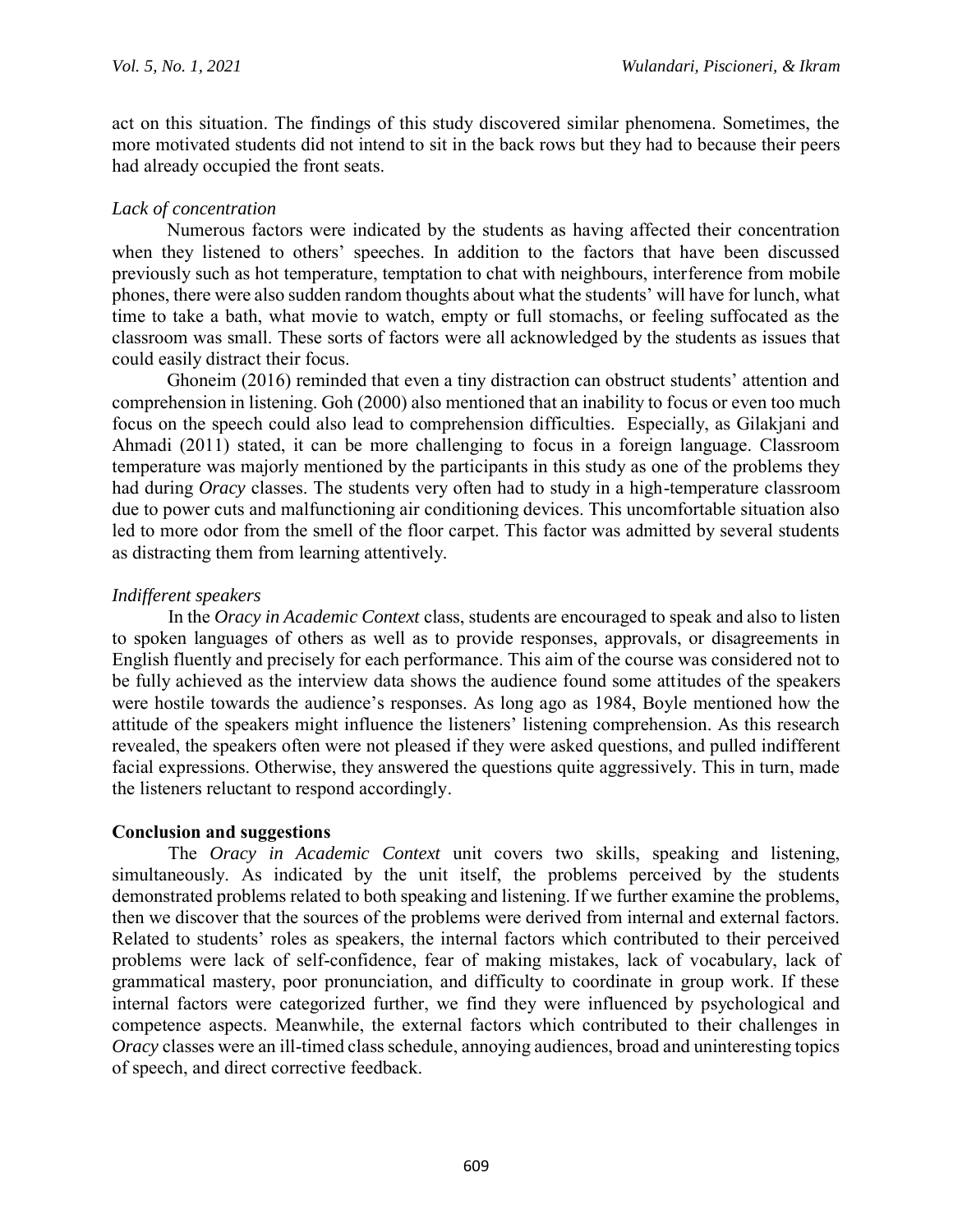The challenges the participants in this study found when they functioned as listeners were lack of adequate background knowledge, unfamiliar vocabularies, anxiety, poor pronunciation, fast and long speeches, accents, clarity of the sound, seat positioning, room temperature, lack of concentration, and indifferent speakers. These problems were also sourced from internal and external factors. We clarified further that most of the challenges experienced also related to competency, psychological, and environmental factors.

As indicated by the findings, the lecturers or instructors, and yes even the students, should pay attention to the problems which emerged in *Oracy in Academic Context* classes. It is therefore incumbent upon the lecturers or instructors to better equip the students with a range of skills involved in giving the presentations and to alert them to possible difficulties in the oral presentation contexts. It is not advisable to give students speaking tasks without sufficient preparation time. Even this small amendment would reduce students' anxieties and boost their confidence. The findings related to peers' negative evaluations or responses have also the implication that the lecturers should facilitate a more sincere or empathetic atmosphere in the class where students are encouraged to respect and help each other to improve their oracy skills.

As regards to the difficulties perceived related to listening skills, the aforementioned factors can be attended with care. Lecturers should also realise that students with poor grammar, vocabulary, and pronunciation knowledge will end up having trouble comprehending the listening tasks. It can also be recommended to the lecturers to carefully choose the topics of speech or listening tasks to match students' level of proficiency in English, background knowledge, and interests. And lastly, not only lecturers but the University or Department has an important role to provide a special presentation space with soundproofing for the students to conduct their speaking and listening tasks, making sure there are no unnecessary noises disrupting the students' journey to gain enhanced and clearly valuable oracy skills.

#### Declaration of conflicting interest

The authors state that there is no conflict of interest concerning the publication of this paper.

#### Funding acknowledgement

The authors received no specific funding for this work.

#### **References**

- Alexander, R. (2013). Improving oracy and classroom talk: Achievement and challenges. *Primary First, 10,* 22-29.
- http://www.primaryreview.org.uk/downloads/news/2012/02/2012\_02\_20DfE\_oracy\_Alexander [.pdf](http://www.primaryreview.org.uk/downloads_/news/2012/02/2012_02_20DfE_oracy_Alexander.pdf)
- Alfares, N. (2017). Benefits and Difficulties of Learning in Group Work in EFL classes in Saudi Arabia. *English Language Teaching, 10*(7), 247-256. https://dx.doi.org/10.5539/elt.v10n7p247
- Al-Nouh, N. A., Abdul-Kareem, M. M., Taqy, H. A. (2015). EFL college students' perceptions of the difficulties in oral presentations as a form of assessment. *International Journal of Higher Education, 4*(1), 136-150. http://dx.doi.org/10.5430/ijhe.v4n1p136
- Alshowat, H. H. (2016). Foreign language anxiety in higher education: A practical framework for reducing FLA. *European Scientific Journal, 12*(7), 193-220. <https://doi.org/10.19044/esj.2016.v12n7p193>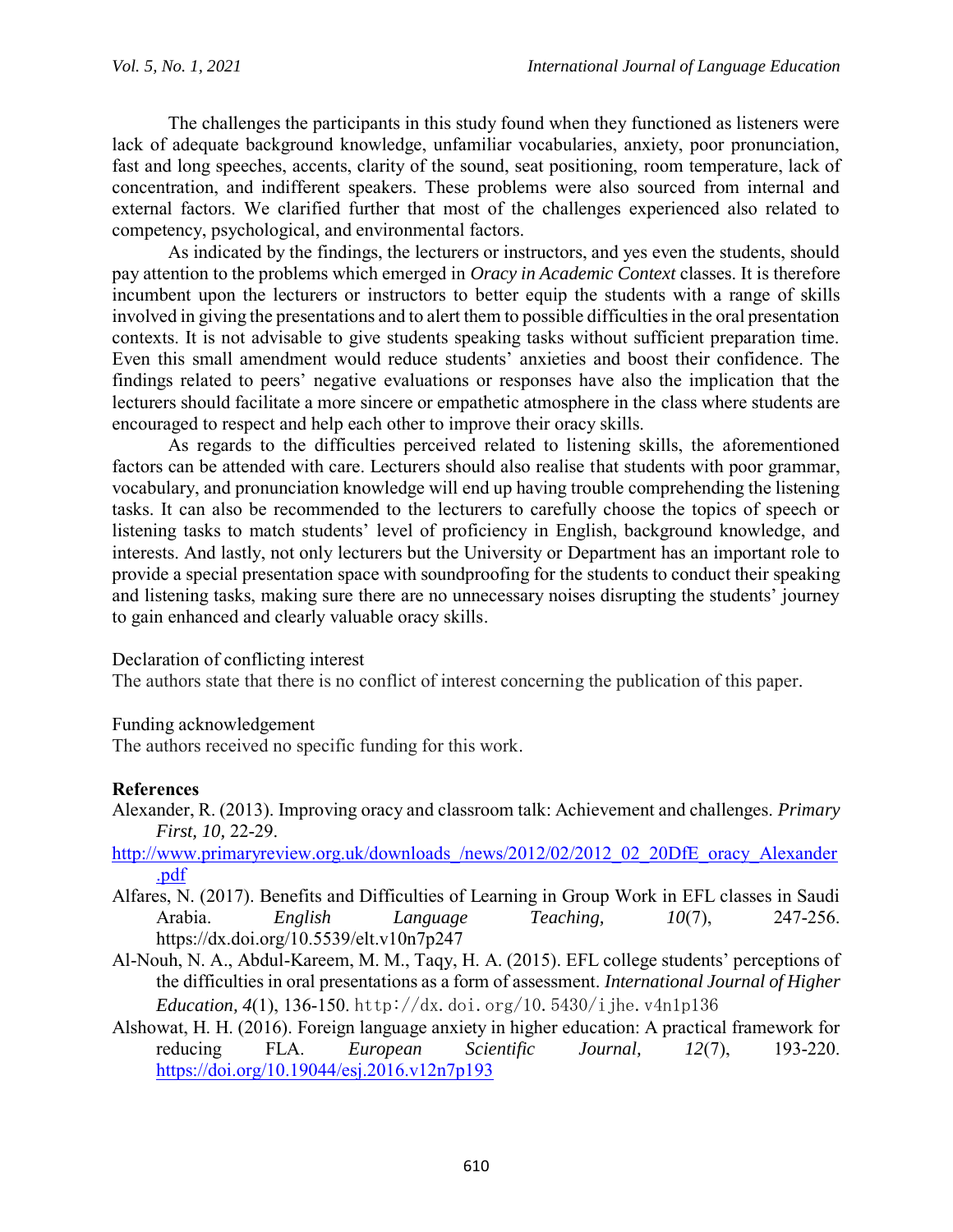- Anandari. C. L. (2015). Indonesian EFL students' anxiety in speech production: Possible causes and remedy. *TEFLIN Journal, 26*(1), 1-16. https://doi.org/10.15639/teflinjournal.v26i1/1-16 Anderson, A., & Lynch, T. (1988). *Listening*. Oxford: Oxford University Press.
- Arnold, J. (2000). Seeing through listening comprehension exam anxiety. *TESOL Quarterly, 34*(4), 777-786.<https://doi.org/10.2307/3587791>
- Atkins, A., Hailom, B., & Nuru, M. (1995). *Skills development methodology Part I*. Addis Ababa: A. A. U. Press.
- Bardi, J. N. (2020, September 25). *Calling all lecturers to allocate Muslim students prayer time as break time for all.* Nursing Times. Retrieved from: [https://www.nursingtimes.net/opinion/calling-all-lecturers-to-allocate-muslim-students](https://www.nursingtimes.net/opinion/calling-all-lecturers-to-allocate-muslim-students-prayer-time-as-break-time-for-all-25-09-2020/)[prayer-time-as-break-time-for-all-25-09-2020/](https://www.nursingtimes.net/opinion/calling-all-lecturers-to-allocate-muslim-students-prayer-time-as-break-time-for-all-25-09-2020/)
- Bershwinger, T., & Brusseau, T. A. (2013). The impact of classroom activity breaks on the schoolday physical activity of rural children. *International Journal of Exercise Science, 6*(2), 134- 143. PMID: 27293498; PMCID: PMC4882465.
- Bingol, M. A., Celik, B., Yildiz, N., & Mart, T. M. C. (2014). Listening comprehension difficulties encountered by students in second language learning class. *Journal of Educational and Instructional Studies in the World, 4*(1), 1-6. Retrieved from: https://www.researchgate.net/publication/339377409\_LISTENING\_COMPREHENSION DIFFICULTIES\_ENCOUNTERED\_BY\_STUDENTS\_IN\_SECOND\_LANGUAGE\_LEA RNING\_CLASS#:~:text=Second%20language%20learners%20have%20significant%20pr oblems%20in%20listening,more%20attention%20to%20structure%2C%20writing%2C%2 0reading%20and%20vocabulary.
- Blau, E. K. (1990). The effect of syntax, speed, and pauses on listening comprehension. *TESOL Quarterly, 2*(4), 746-753. https://doi.org/10.2307/3587129
- Bloomfield, A. et.al. (2010). What makes listening difficult? Factors affecting second language listening comprehension. Retrieved from: https://apps.dtic.mil/dtic/tr/fulltext/u2/a550176.pdf
- Boergers, J., Gable, C. J. & Owens, J. A. (2014). Later school start time is associated with improved sleep and daytime functioning in adolescent. *Journal of Development & Behavioral Pediatrics, 35*(1), 11-17. <https://doi.org/10.1097/dbp.0000000000000018>
- Boyle, J. (1984). Factors affecting listening comprehension. *ELT Journal, 38*(1), 34-38. https://doi.org/10.1093/elt/38.1.34
- Braun, V., & Clarke, V. (2006). Using thematic analysis in psychology. *Qualitative Research in Psychology, 3*(2), 77-101. <https://doi.org/10.1191/1478088706qp063oa>
- Brooks, G., & Wilson, J. (2014). Using oral presentations to improve students' English language skills. *Kwansei Gakuin University Humanities Review*, *19*(1), 199-212. <https://core.ac.uk/download/pdf/143638488.pdf>
- Brown, H. D. (2001). *Teaching by principles: An interactive approach to language pedagogy*. Addison Wesley Longman, White Plains: NY.
- Brown, H. D. (2004). *Language assessment: Principle and classroom practices.* New York: Pearson Education.
- Buck, G. (2001). *Assessing listening*. Cambridge: Cambridge University Press.
- Candraningrum, D. (2016). The socio-political factors of the emergence of teaching English in postcolonial Indonesia. Retrieved from: https://www.monash.edu/\_data/assets/pdf\_file/0010/1676530/the-socio-efl.pdf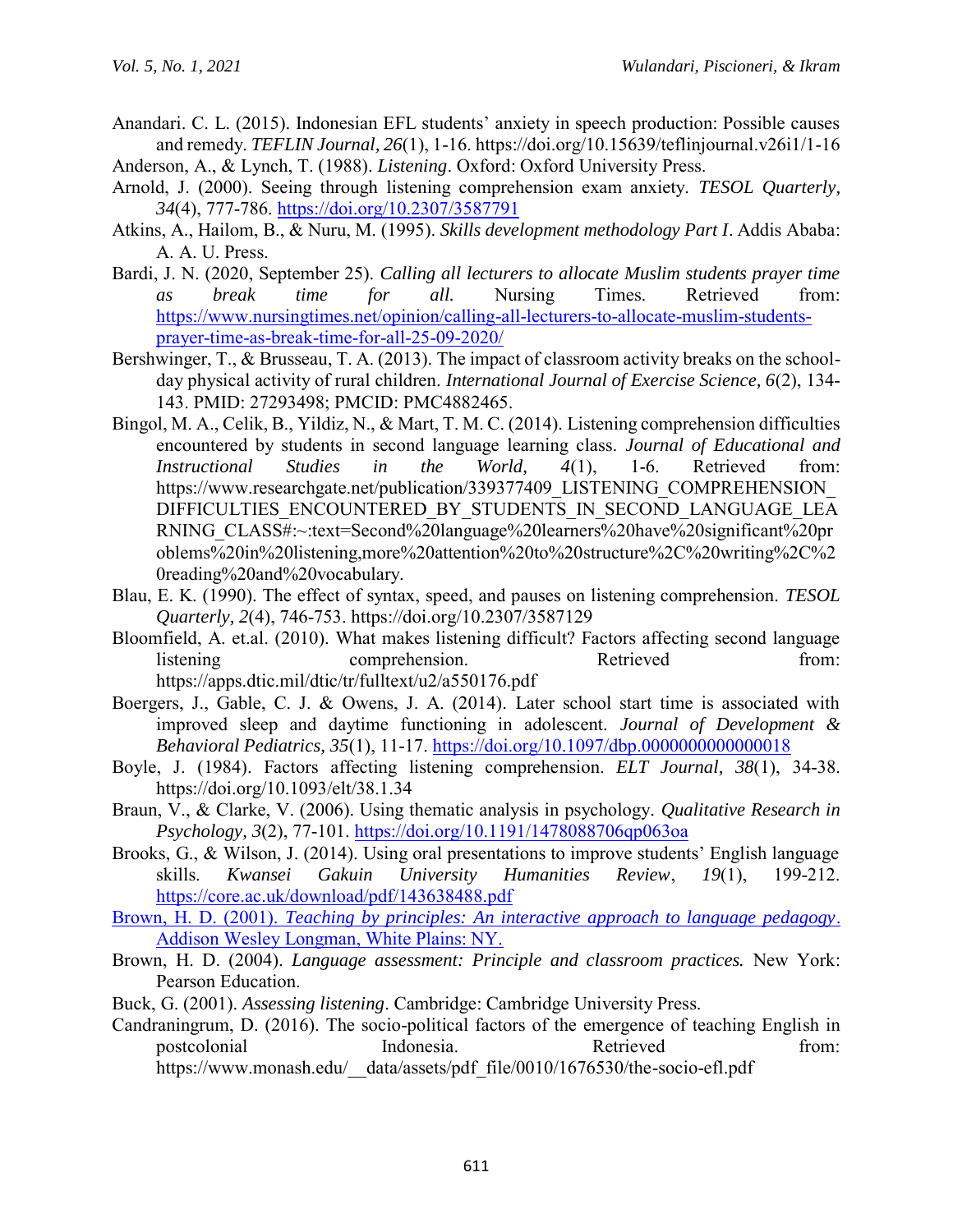Carrell, S. E., Maghakian, T., & West, J. E. (2011). A's from zzzz'z? the causal effect of school start time on the academic achievement of adolescent. *American Economic Journal: Economic policy, 3*(3), 62-81.<https://www.jstor.org/stable/41238103>

Cao, Y. (2011). Investigating situational willingness to communicate within second language classrooms from an ecological perspective. *System, 39*, 468-479. <https://doi.org/10.1016/j.system.2011.10.016>

Cohen, E. (1994). *Designing groupwork* (2nd ed.). New York: Teacher College Press.

- Dörnyei, Z., & Murphey, T. (2003). *Group dynamics in the language classroom*. Cambridge: Cambridge University Press.
- Ellis, R. (2003). *Task-based language learning and teaching*. Oxford: Oxford University Press.
- Ellis, R. (2012). *Language teaching research and language pedagogy.* Oxford: John Wiley & Sons, Inc.
- Field, J. (2003). Promoting perception: lexical segmentation in L2 listening. *ELT Journal, 57*(4), 325-333. https://doi.org/10.1093/elt/57.4.325
- Gilakjani, P. A., & Ahmadi, M. R. (2011). A study of factors affecting EFL learners' English listening comprehension and the strategies for improvement. *Journal of Language Teaching and Research, 2*(5), 977-988. http://dx.doi.org/10.4304/jltr.2.5.977-988
- Gilakjani, P. A., & Sabouri, N. B. (2016). Learners' listening comprehension difficulties in English language learning: A literature review. *English Language Teaching, 9*(6), 123-133. http://dx.doi.org/10.5539/elt.v9n6p123
- Ghoneim, N. M. M. (2013). The listening comprehension strategies used by college students to cope with the aural problems in EFL classes: An analytical study. *English Language Teaching, 6*(2), 100-112. URL: http://dx.doi.org/10.5539/elt.v6n2p100
- Godwin, K. E., Almeda, M., Seltman, H., Kai, S., Skerbetz, M., Naker, R., & Fisher, A. (2016). Off-task behavior in elementary school children. *Learning and Instruction, 44,* 128-143. https://doi.org/10.1016/j.learninstruc.2016.04.003
- Goh, C. (1999). What learners know about the factors that influence their listening comprehension. *Hong Kong Journal of Applied Linguistics, 4*, 17-42. Retrieved from: https://www.researchgate.net/publication/234579023\_How\_Much\_Do\_Learners\_Know\_ab out the Factors That Influence Their Listening Comprehension#:~:text=The%20study %20identified%20twenty%20factors%20that%20the%20students,categories%20are%20te xt%2C%20speaker%2C%20listener%2C%20task%20and%20environment.
- Goh, C. (2000). A cognitive perspective on language learners' listening comprehension problems. *System, 28*(1), 55-75. [https://doi.org/10.1016/S0346-251X\(99\)00060-3](https://doi.org/10.1016/S0346-251X(99)00060-3)
- Graham, S. (2006). Listening comprehension: The learners' perspective. *System, 34*(2), 165-182. https://doi.org/10.1016/j.system.2005.11.001
- Hamad, M. M. (2013). Factors negatively affect speaking skills at Saudi college for girls in the south. *English Language Teaching, 6*(12), 87-97. ERIC Number: EJ1078510
- Hamouda, A. (2013). An investigation on listening comprehension problems encountered by Saudi students in the EL listening classroom. *International Journal of Academic Research in Progressive Education and Development, 2*(2), 113-155. Retrieved from: https://www.semanticscholar.org/paper/An-Investigation-of-Listening-Comprehension-byin-Hamouda/b811984d6e30068a62a970b1f75b2e701e0b159e
- Hanifa, R. (2018). Factors generating anxiety when learning EFL speaking skills. *Studies in English Language and Education, 5*(2), 230-239. <http://dx.doi.org/10.24815/siele.v5i2.10932>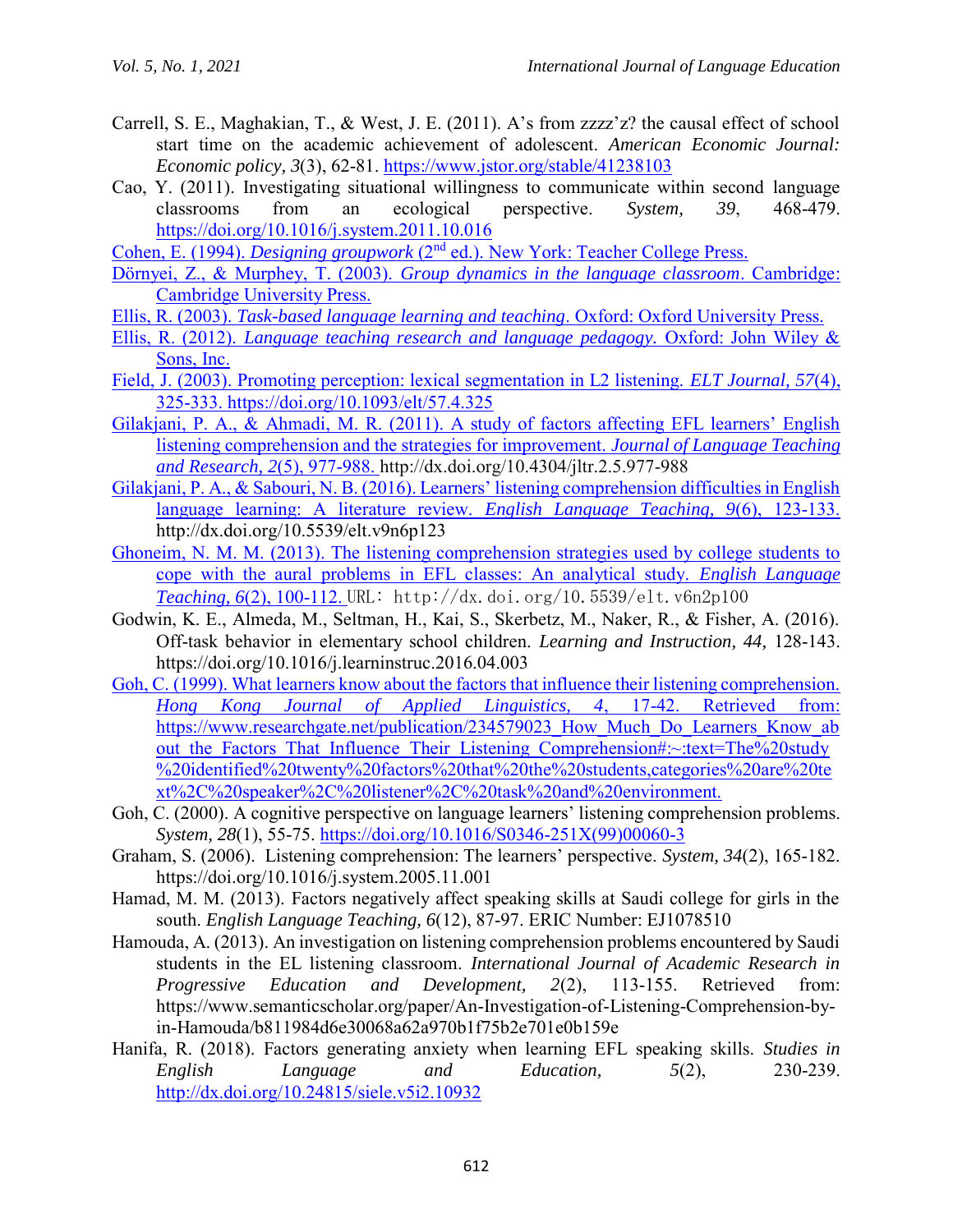Harmer, J. (1991). *The practice of English language teaching.* London: Longman.

- Harmer, J. (2015). *The practice of English language teaching*. England: Pearson Education Limited.
- Hasan, A. (2000). Learners' perception of listening comprehension problems. *Language, Culture and Curriculum, 13*, 137-153. https://doi.org/10.1080/07908310008666595
- Horwitz, E. K., Horwitz, M. B., & Cope, J. (1986). Foreign language classroom anxiety. *Modern Language Journal, 70*(2), 125-132. https://doi.org/10.1111/j.1540-4781.1986.tb05256.x
- Huang, H., & Radant, J. (2009). Chinese Phonotactic Patterns and the Pronunciation Difficulties of Mandarin-Speaking EFL Learners. *The Asian EFL Journal Quarterly, 11*(4), 114-133. ISSN: 1738-1460.
- Hulstijn, J. (2001). Intentional and incidental second language vocabulary learning: A reappraisal of elaboration, rehearsal, and automaticity. In P. Robinson (ed.), *Cognition and second language instruction* (pp. 258-286). Cambridge: Cambridge University Press.
- Kasbi, S., & Elahi Shirvan, M. (2017). Ecological understanding of foreign language speaking anxiety: Emerging patterns and dynamic systems. *Asian-Pacific Journal of Second and Foreign Language Education, 2*(1), 1-20. https://doi.org/10.1186/s40862-017-0026-y
- Khan, R. M. I., Radzuan, N. R. M., Shahbaz, M., Ibrahim, A. H., Mustafa, G. (2018). The role of vocabulary knowledge in speaking development of Saudi EFL Learners. *Arab World English Journal (AWEJ), 9*(1), 406-418. https://dx.doi.org/10.24093/awej/vol9no1.28
- Koch, A., & Terrel, T. (1991). Affective reactions of foreign language students to natural approach activities and teaching techniques. In E. Horwitz, & D. Young (eds), *Language Anxiety: From theory and research to classroom implications (pp. 109-126). Englewood Cliffs, NJ:* Prentice Hall.
- Kusumarasdyati, K. (2000). Theoretical and practical aspects of listening comprehension. *FSU in the Limelight,*  $7(1)$ . Retrieved from: http://www.angelfire.com/journal/fsulimelight/listen.html
- Liu, M. (2007). Anxiety in oral English classroom: A case study in China. *Indonesian Journal of English Language Teaching*, *3*(1), 119-137. http://dx.doi.org/10.25170%2Fijelt.v3i1.132
- MacIntyre, P. D., Clément, R., Dörnyei, Z., & Noels, K. A. (1998). Conceptualizing willingness to communicate in a L2: A situational model of L2 confidence and affiliation. *Modern Language Journal, 82,* 545-562. http://www.jstor.org/stable/330224
- Mak, B. (2011). An exploration of speaking-in-class anxiety with Chinese ESL learners. *System, 39*(2), 202-214.<https://doi-org.ez.library.latrobe.edu.au/10.1016/j.system.2011.04.002>
- Matthews, J. (2018). Vocabulary for listening: Emerging evidence for high and mid-frequency vocabulary knowledge. *System, 72*, 23-36. https://doiorg.ez.library.latrobe.edu.au/10.1016/j.system.2017.10.005
- McDonough, K. (2004). *Learner-learner interaction during pair and small group activities in Thai EFL context.* Urbana: University of Illinois at Urbana Champaign.
- Mercer, N. (2018) *The development of Oracy skills in school-aged learners*. Part of the Cambridge Papers in ELT series. [pdf] Cambridge: Cambridge University Press.
- Mills, A. J., Durepos, G., & Wiebe, E. (2010). *Encyclopedia of case study research* (Vols. 1-0). Thousand Oaks, CA: SAGE Publications, Inc. https://dx.doi.org/10.4135/9781412957397
- Munro, M. J., & Derwing, T. M. (1995). Foreign accent, comprehensibility, and intelligibility in the speech of second language learners. *Language Learning, 45*(1), 73-97. https://doi.org/10.1111/j.1467-1770.1995.tb00963.x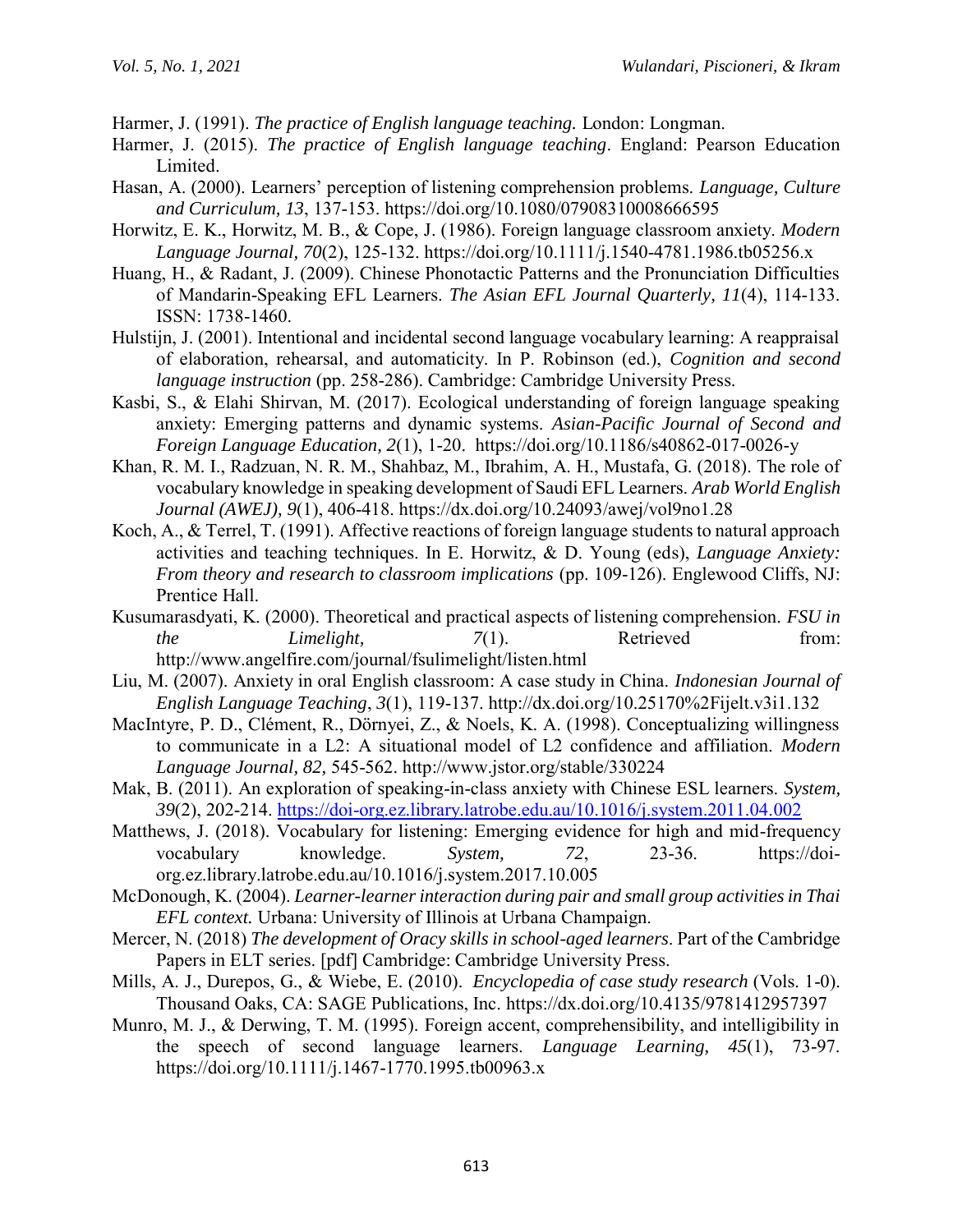- Nation, I. S. P. (2006). How large a vocabulary is needed for reading and listening?. *The Canadian Modern Language Review, 63* (1), 59-82. http://dx.doi.org.ez.library.latrobe.edu.au/10.3138/cmlr.63.1.59
- Öztürk, G., & Gürbüz, N. (2014). Speaking anxiety among Turkish EFL learners: The case at a state university. *Journal of Language and Linguistic Studies, 10*(1), 1-17. E-ISSN: 1305- 578X
- Palmer, E. (2014). *Teaching the core skills of listening and speaking*. Alexandria: ASCD.
- Park, G., & Lee, H. (2006). The characteristics of effective teachers as perceived by high school teachers and students in Korea. *Asia Pacific Education Review, 7*(2), 236-248. <https://doi.org/10.1007/BF03031547>
- Piolat, A., Barbier, M., & Roussey, J. (2008). Fluency and cognitive effort during first and second language notetaking and writing by undergraduate students. *European Psychologist, 13*(2). https://doi.org/10.1027/1016-9040.13.2.114
- Pospieszyńska-Wojtkowiak, M. (2016). The role of individual/personal differences in EFL pronunciation learning. *The Journal of Linguistic and Intercultural Education*, *9*, 121-138. Retrieved from: https://search-proquestcom.ez.library.latrobe.edu.au/docview/1942679688?accountid=12001&rfr\_id=info%3Axri %2Fsid%3Aprimo
- Price, M. (1991). The subjective experiences of foreign language anxiety: Interviews with anxious students. In E. Howrwitz, & D. Young (Eds.), *Language Anxiety: From theory and research to classroom implications* (pp. 101-108). Englewood Cliffs, NJ: Prentice Hall.
- Ramstetter, C. L., Murray, R., Garner, A. S. (2010). The crucial role of schools. *The Journal of School Health, 80*(11), 517-526. https://doi.org/10.1111/j.1746-1561.2010.00537.x
- Sadeghi, K., Mohammadi, F., & Sedaghatgoftar, N. (2013). From EFL classroom into the mainstream: A socio-cultural investigation of speaking anxiety among female EFL learners. *International Journal of Society, Culture & Language, 1*(2), 117-132. E-ISSN: 2329-2210. http://www.ijscl.net/? action=articleInfo&article=2700&vol=486
- Sadighi, F., & Dastpak, M. (2017). The sources of foreign language speaking anxiety of Iranian English language learners. *International Journal of Education & Literacy Studies, 5*(4), 111- 115. ERIC Number: EJ1182973.<https://eric.ed.gov/?id=EJ1182973>
- Stucky, L. (2015). *What is the ideal rate of speech?*. Clearly Speaking. Retrieved from: https://clearly-speaking.com/what-is-the-ideal-rate-of-speech/
- Tsiplakides, I., & Keramida, A. (2009). Helping students overcome foreign language speaking anxiety in the English classroom: Theoretical issues and practical recommendation. *International Education Studies, 2*(4), 39-44. E-ISSN: 1913-9039. https://files.eric.ed.gov/fulltext/EJ1065743.pdf
- Tuan, N. H., & Mai, T. N. (2015). Factors affecting students' speaking performance at Le Thanh Hien High School. *Asian Journal of Educational Research,3*(2), 8-23. E-ISSN: 2311-6080. <http://elfadel.net/pdf-view?scientificMessages=20>
- Vandergrift, L. & Baker, S. (2015). Learner variables in second language listening comprehension: An exploratory path analysis. *Language Learning, 65*, 390-416. https://doi.org/10.1111/lang.12105
- Van Duzer, C. (1997). Improving ESL learners' listening skills: At the workplace and beyond. Washington D. C.: National Clearinghouse for ESL Literacy Education.
- Wilkinson, A. (1965). The concept of oracy. *Educational Review, 17*(4), 11-15. https://doi.org/10.1080/0013191770170401a